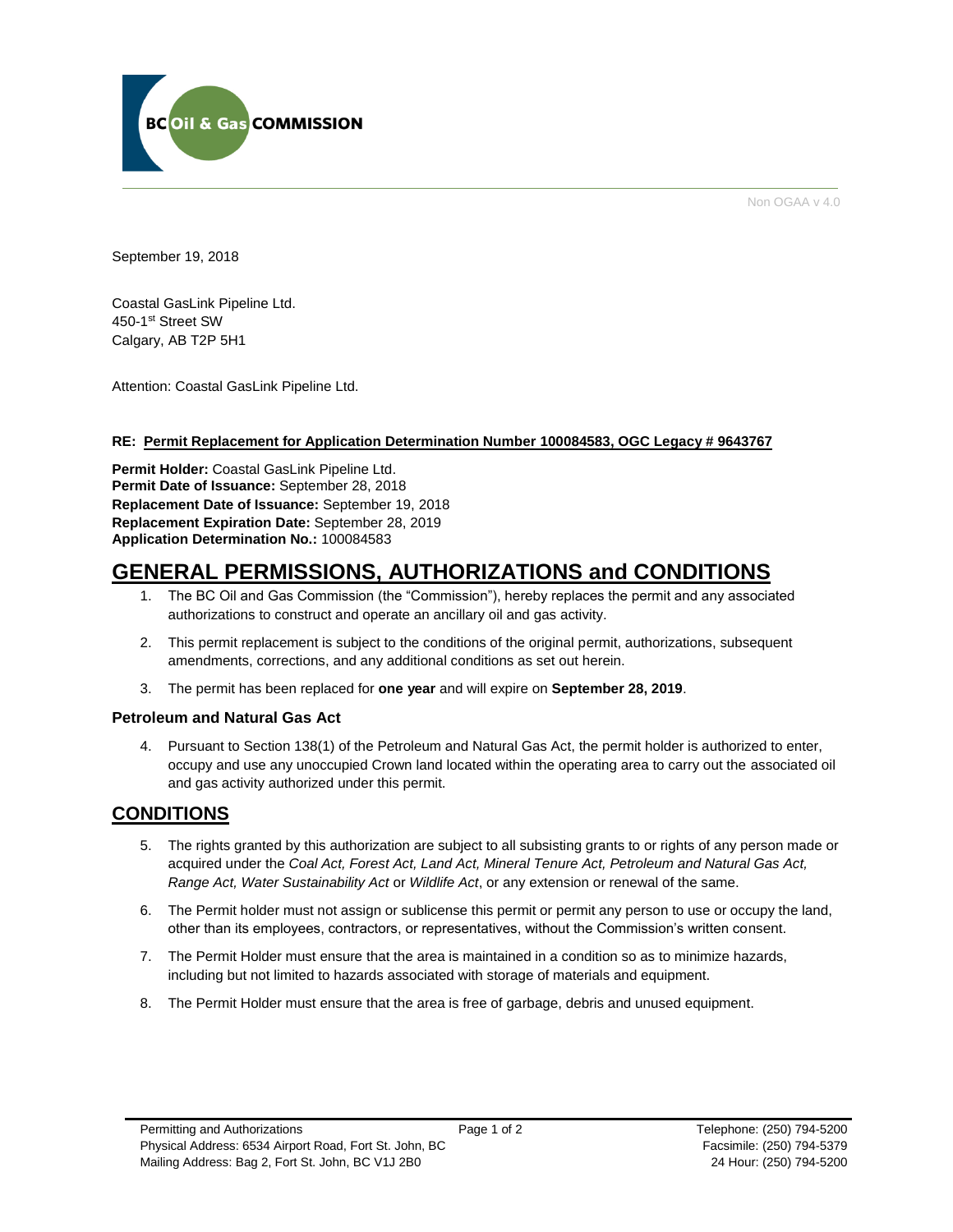Application Determination number: 100084583 Date Issued: September 19, 2018

 $\overbrace{\phantom{xxxxx}}$ 

Jacqueline Bourke Authorized Signatory Commission Delegated Decision Maker

cc: Land Agent – Roy Northern Land Service Ltd. OGC, Compliance and enforcement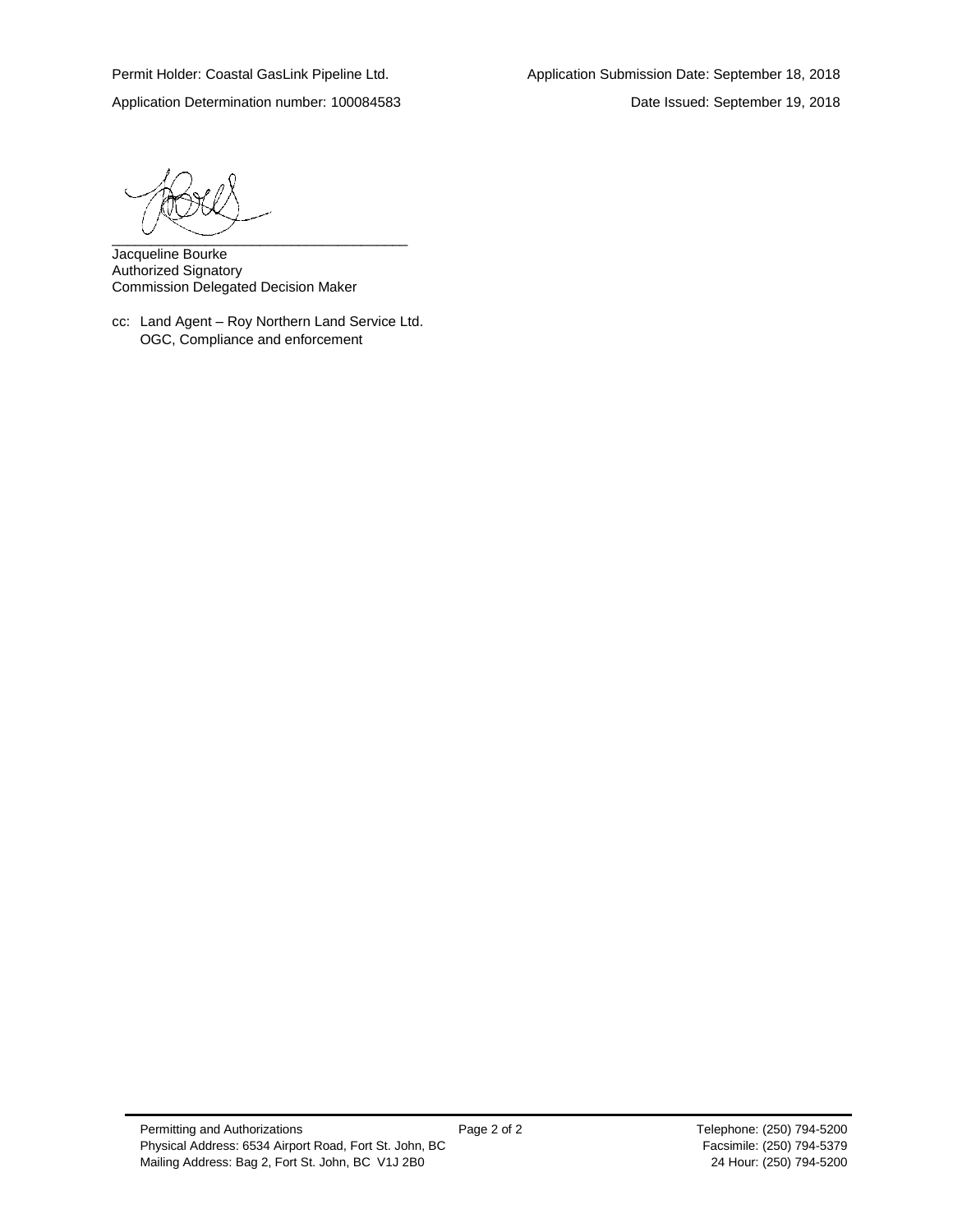

September 28, 2016

Coastal GasLink Pipeline Ltd. 450 - 1st Street SW Calgary AB T2P 5H1

Attention: Katherine Sheriff

#### **RE: Laydown Area located within Units 13 & 14, Block E, 93-J-10**

**Date of Issuance: September 28, 2016 Commission No.: 9643767**

#### **PERMISSIONS**

#### *Petroleum and Natural Gas Act*

- 1. Pursuant to section 138(1) of the *Petroleum and Natural Gas Act,* the permit holder is permitted to enter, occupy, and use any unoccupied Crown land located within the areas described in the attached construction plan, Document No: CGE4703-MSI-G-MP-385, Revision No: 0, dated November 17, 2015 (the "construction plan"), by Midwest Surveys Land Surveying Ltd. as submitted to the Commission in the permit application dated December 18, 2015 to construct and operate a related activity for the purposes of carrying out oil and gas activities as defined in the *Oil and Gas Activities Act* (hereinafter referenced together as the "operating area"), subject to the conditions set out below.
	- (1) The permission to occupy and use Crown land expires two years from the date of issuance, unless the Commission has received notice of construction start, or this permit is otherwise extended, suspended, cancelled, surrendered or declared spent.
	- (2) The permission to occupy and use Crown land does not entitle the permit holder to exclusive possession of the operating area.
	- (3) The total disturbance within the operating area must not exceed total project area 3.29 ha.

## **AUTHORIZATIONS**

#### *Forest Act*

- 2. Pursuant to section 47.4 of the *Forest Act,* the permit holder is authorized to remove Crown timber from the operating area under Cutting Permit No. 22 under Master Licence to Cut number .
- 3. This Cutting Permit is deemed spent upon the submission of the post-construction plan or upon either the cancellation or the expiry of the activities authorized by this permit.

## **CONDITIONS**

#### **Notification:**

4. A notice of construction start must be submitted to the Commission a minimum of 48 hours prior to the commencement of activities under this permit. Notification must be sent via [OGC.ExternalNotifications@bcogc.ca.](mailto:OGC.ExternalNotifications@bcogc.ca)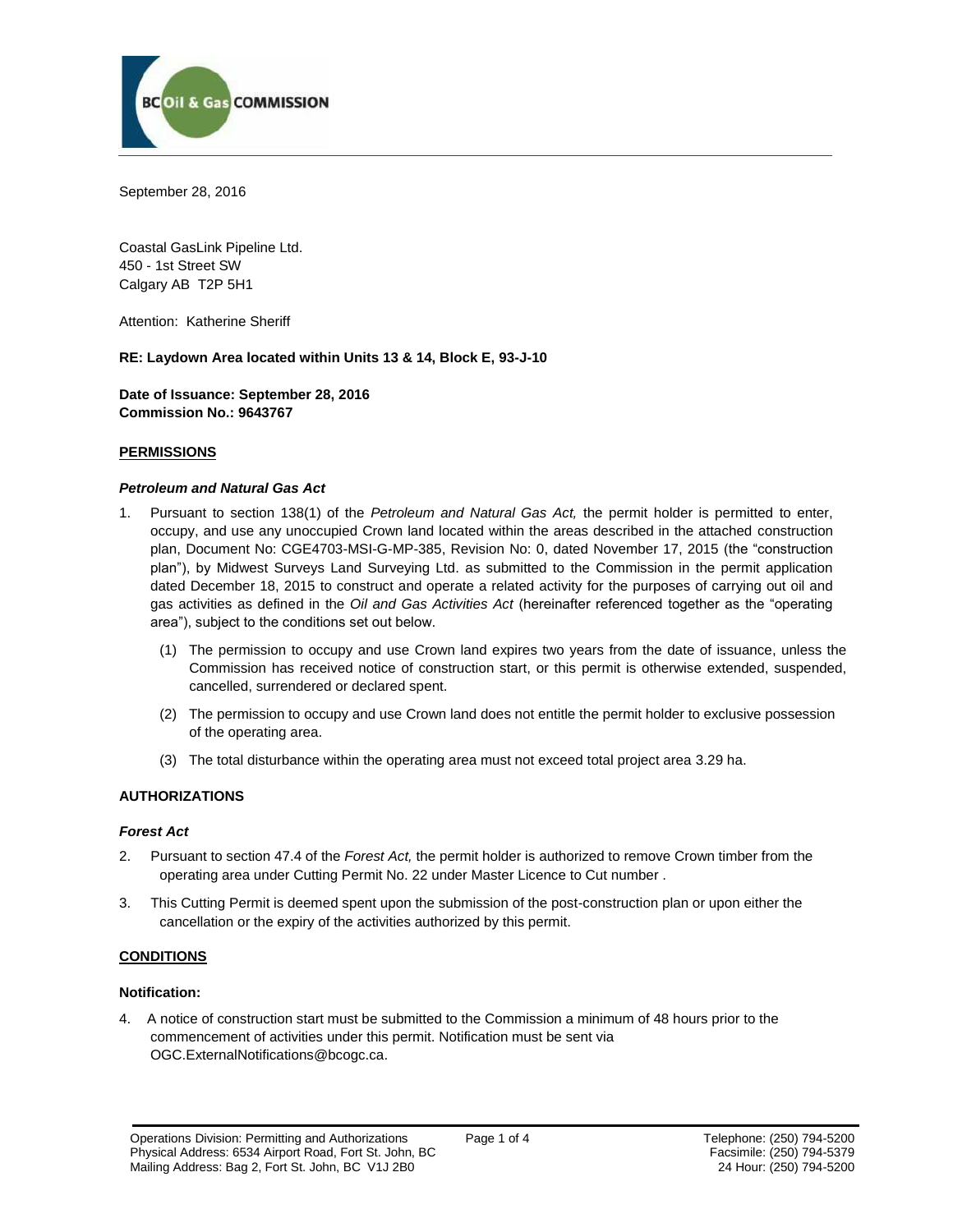- 5. Within 60 days of the completion of construction activities under this permit, the permit holder must submit to the Commission a post-construction plan as a shapefile and PDF plan accurately identifying the location of the total area actually disturbed under this permit. The shapefile and plan must be submitted via eSubmission.
- 6. The Permit Holder must notify the Halfway River First Nation Lands Department office two (2) working days prior to project commencement. Notification will be sent via email to blilly@hrfn.ca.

#### **General:**

- 7. The rights granted by this permit in relation to unoccupied Crown land are subject to all subsisting grants to or rights of any person made or acquired under the *Coal Act, Forest Act, Land Act, Mineral Tenure Act, Petroleum and Natural Gas Act, Range Act, Water Sustainability Act* or *Wildlife Act,* or any extension or renewal of the same.
- 8. The permit holder must not assign, sublicense or transfer this permit or permit any person to use or occupy Crown land, other than its employees, contractors, or representatives, without the Commission's written consent.
- 9. The permit holder must ensure that any Crown land within the operating area is maintained in a condition so as to minimize hazards, including but not limited to hazards associated with storage of materials and equipment.
- 10. The permit holder must ensure that any Crown land within the operating area is free of garbage, debris and unused equipment.

#### **Environmental:**

- 11. Except to facilitate a crossing, no works are authorized within 10m of any stream, wetland or lake.
- 12. Following completion of the construction activities authorized under this authorization the permit holder must, as soon as practicable,
	- (1) decompact any soils compacted by the activity;
	- (2) if natural surface drainage pattern was altered by the carrying out of the activity, the permit holder must restore, to the extent practicable, to the drainage pattern and its condition before the alteration; and
	- (3) ensure re-vegetation of any exposed soil on the operating area including, where necessary, using seed or vegetative propagules of an ecologically suitable species that
		- (a) promote the restoration of the wildlife habitat that existed on the operating area before the oil and gas activity was begun, and
		- (b) stabilize the soil if it is highly susceptible to erosion.
- 13. Following completion of the activities permitted under this permit, any surface soils removed from the operating area must be redistributed so that the soil structure is restored, to the extent practicable, to its condition before the activity was begun.

## **Clearing:**

- 14. All harvested Crown timber must be marked with Timber Mark Number MTB 725.
- 15. Cutting Permit No. 22 does not grant the permit holder the exclusive right to harvest Crown timber from the operating area. Authority to harvest some or all of the timber may be granted to other persons. The permit holder's right to harvest timber applies to any timber found on the operating area at the time they undertake harvesting activities.
- 16. Stumpage for Cutting Permit No. 22 will be calculated in accordance with the Interior Appraisal Manual as amended from time to time. In the current version of the Manual, stumpage will be determined in accordance with Table 6-7 (area based)
- 17. The Interior merchantability specifications and monetary waste billing requirements in the Provincial Logging